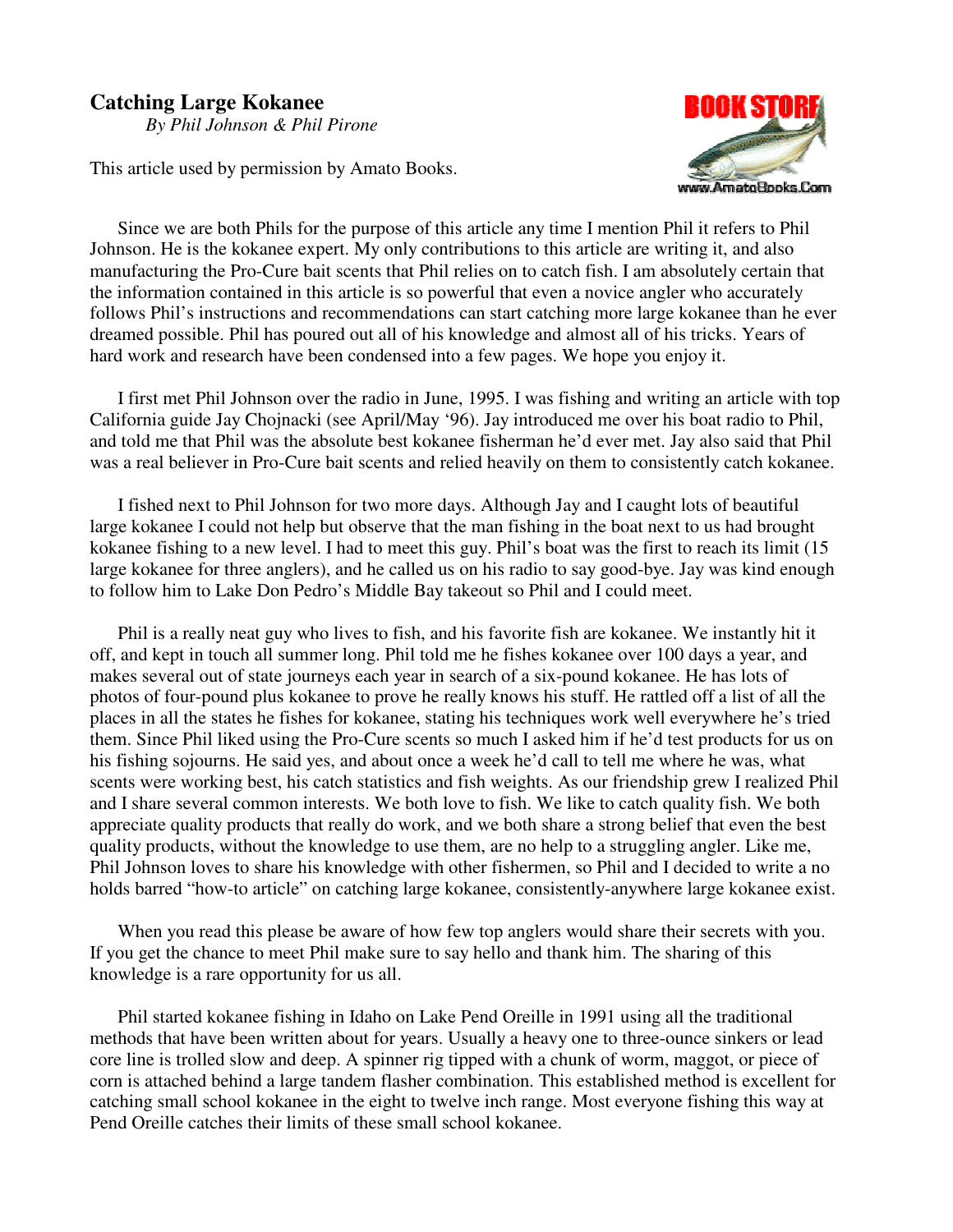In 1992 Phil was trolling for king salmon in Don Pedro reservoir when he trolled up two large fish he could not identify. Phil was pulling a red/pearl Apex lure with a small hoochie 12 inches in front of the lure. Questioning the local authorities Phil learned Don Pedro had been planted with kokanee in 1981 and 1982. A catch pen was located in the tributary stream of their introduction. Only four or five adult kokanee returned. There was no reported angler catch of these fish. Kokanee were written off at Lake Don Pedro. Phil was sure they were kokanee and finally brought the fish to a Lake Tahoe fish biologist. The biologist agreed with Phil. These were indeed kokanee. Two prime 16- inch plus beauties. (Phil was to later find out that kokanee are a very adaptable fish with a tremendous will to survive.)

At that moment Phil was hooked on kokanee. On light tackle they are spectacular fighters, and they eat extremely well. The meat on these silver rockets is a firm bright fluorescent orange equal to the finest ocean salmon you' ve ever tasted. Smoked or barbecued they are a real treat. Phil dedicated the next three years to reading every bit of kokanee literature available. He spoke to guides and other anglers and grabbed every bit of available information and went to the lake daily to test out these theories. He quickly discovered that large kokanee are simply not attracted to the angling methods most kokanee literature recommends. He discovered that large tandem flashers with the traditional spinners do little to attract the larger kokanee.

He discovered that worms work marginally well only early in the season (March through May) and then kokanee seem to lose all interest in them. The use of maggots was also marginal. Phil tried corn and quickly found out that yellow corn does not work well at all. Without deliberately looking for it he stumbled onto his first can of White Shoe Peg Corn. The kokanee seemed to like this strange white corn better then all the other baits he had tried. Phil was tipping his lure's hooks with this white corn with limited success. Over the next two years he had tried to improve his catch by adding various scents to his white corn. He stumbled on to a local shop carrying several of the Pro-Cure bait scent oils and started experimenting with them. His catch instantly started to improve. Phil was testing and combining his own techniques daily, throwing out what didn't work and improving what did work. In three years he's become a kokanee master. Phil limits 95% of the time no matter where he fishes. Here are his theories and instructions for catching monster kokanee.

#### **Rods And Reels**

This is a personal preference. Phil prefers a 7 1/2 foot rod, either fiberglass or graphite with a sensitive tip tapering to a more powerful butt. He used Abu Garcia Black Max and Shimano Calcutta level-wind reels. He prefers the wider spool 3600 model so he can fit his thumb onto his spool, but admits this reel is more reel than you need to fish kokanee. The 1600 model will adequately handle kokanee. Phil cautions to avoid level- wind reels with inferior drags. The kokanee will not wear your drags out. Lowering your lures down the downrigger will. A worn drag soon gets herky-jerky. This will pull your line out of the sensitive downrigger release clip you' ll need to catch kokanee. A bad drag will drive you crazy, and cost you lots of fishing time. Phil dislikes the use of spinning reels. In the hands of an inexperienced angler a spinning reel can cause excessive line twist while fighting a fish and can cost you fish. Since no casting is involved in this fishery a level-wind reel is quickly mastered by all. For line Phil likes Maxima Ultra Green in eight-pound test both for main line and leader. On rare occasions (in extremely clear lakes) he will go down to six- and even four-pound leaders, but only if absolutely necessary. Phil only uses 100 yards of monofilament on his reels. He fills the rest of his spool with Dacron backing. Phil has experimented with the new Spectra type fiber lines also. He likes them but cautions to use these "no stretch" lines only with a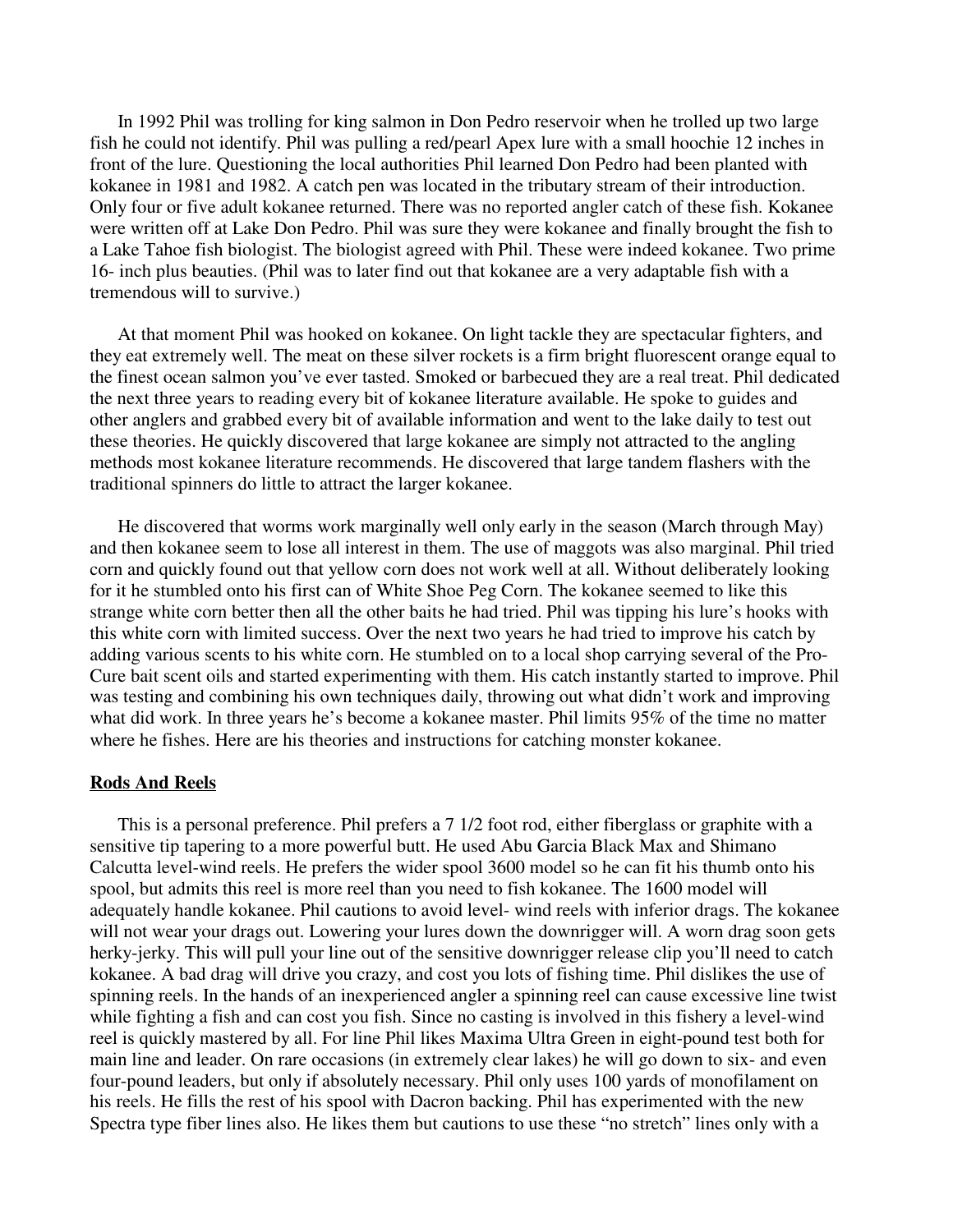fiberglass rod. Graphite rods are too stiff, and when used with the new Spectra fiber "no stretch" lines create too much pull on a kokanee's soft mouth. This combination will cost you fish.

### **Electronic Fish Finder**

This is an absolute must for serious lake trolling, and especially so for chasing kokanee. This may be painful to hear, but many fish finder models do not work well for kokanee. Phil uses a commercial Furuno model FMV6O5 (this model has been replaced by the LS-6000). This is a low end commercial model, but still lists for around one thousand dollars. On sale this model sells for six hundred plus. What you are paying for is power and pixels. The power is necessary for your fish finder to shoot a wide cone. The wider the cone your fish locator can use the more area under your boat you can read. If you purchase an inexpensive fish finder (\$150 to \$300 range) they usually come with an 18 degree cone. This is fine for shallow water bass fishing. But when you set your fish finder to read between 20 to 100 feet of water an 18 degree cone at 20 feet will only read a 6.36 foot circle, at 40 feet a 12 foot circle and at 100 ft a 32 foot circle. Furuno has available a 48.6 degree cone. This powerful cone reads a circle 17 feet wide at 20 feet, 34.5 feet wide at 40 feet, and 86 feet wide at 100 feet. It is critical to know if you are passing over kokanee, and if they are not biting your lures. The more area you can see under your boat will enable you to make the decisions on what to use and what to change. A very important part of Phil's kokanee catching game plan is based on the theory that if Phil passes over three kokanee in a row and doesn't get bit he starts changing lure colors, lure styles, or scent combinations. You must have power and pixels to get the electronic information you need.

The detailed pixels will allow you to distinguish kokanee blips from kings and rainbows. Fish finders cannot read through air. All fish have air bladders. The locator beam put out by your fish finder passes through water but cannot pass through air. Fish finders read the air bladder of a fish, and the image is bounced back to you. For their size kokanee have very large, cylindrical air bladders that run the entire length of their body cavity. The air bladder on a king is long and thin because it is partially atrophied or collapsed. it is a longer broken up image. Rainbows have larger bladders but a completely different shape than a king or kokanee. Hence with Phil's Furuno unit he can accurately and consistently distinguish between the electronic image of a kokanee, king or rainbow. He knows when he passes over a kokanee and doesn't get bit. You are only targeting kokanee. You don't want to be making changes to your lures if you're passing over kings or rainbows. If you are forced due to economics to use a less expensive unit Phil admits it's better than nothing, but it will seriously impede your maximum success as a kokanee fisherman.

# **Trolling Speed**

This is very critical. Phil not only has the boat speed indicator built into his transducer which registers on his fish finder screen but also uses an Accutrol speed indicator device on the side of his boat. The original Accutrol manufacturer went out of business, but Phil tells me they are once again being manufactured by Luhr Jensen of Hood River, Oregon. Phil monitors both speed readings, trying to consistently troll at a real 1.2 miles per hour. He will vary this speed from as slow as .9 mph to as high as 1.4 mph. Finding the right speed is critical in consistently catching kokanee. Fine tuning the speed will vary on a day to day basis. Once you find the magic speed it's critical to duplicate it on every trolling pass. Motor rpms alone are not an accurate indicator because they don't take into account trolling with the wind or against it, or lake current for that matter. Knowing your speed and maintaining it is critical.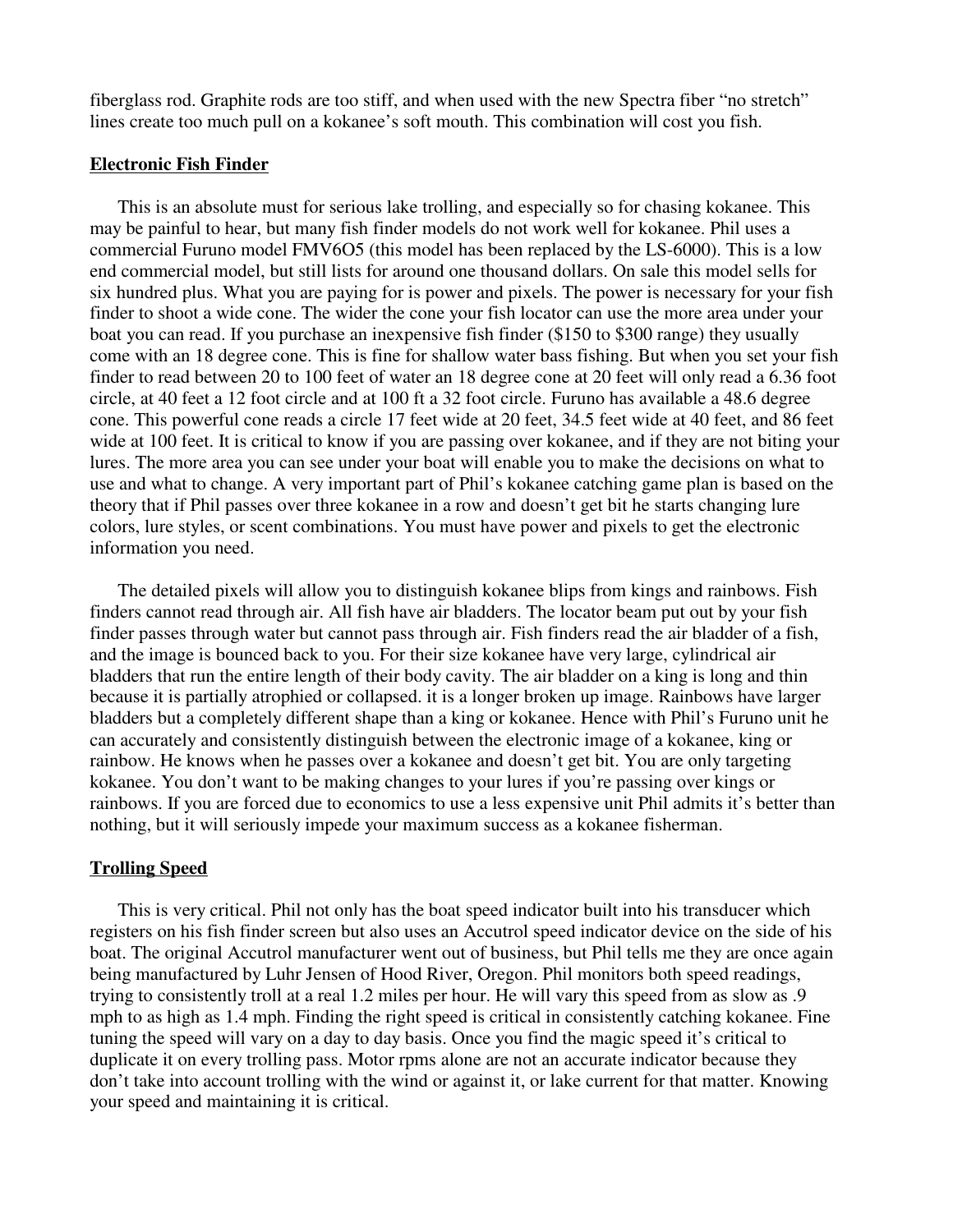### **Downriggers**

Downriggers are an absolute must for successful kokanee fishing. On light tackle kokanee are spectacular fighters. To enjoy this fight downriggers are a must. You can purchase dependable hand crank downriggers from as little as \$80 dollars to the fancier electric models ranging from \$300 to \$800 dollars. There is very little pleasure trolling for kokanee with a tuna rod, lead, a three foot long tandem flasher blade combination and a lure tipped with bait. With this type of heavy tackle all enjoyment of fighting a fish is lost. In fact the rod required to haul all this junk around is so stout that most often the angler does not observe the initial strike and trolls a hooked fish around for hours. Eventually they reel up a drowned, dead fish. Some fun, huh. With a downrigger not only are you placing your baited lure at the precise depth you are marking fish but upon a strike the downrigger release clip pops your line free allowing you to freely fight your fish on light tackle. Since you are trolling extremely slow for kokanee a four-, six- or eight-pound trolling ball is all you will need. Phil prefers an eight-pound weight.

Be sure to use enough weight to make your downrigger cable run straight up and down while trolling, If your cable is running back at any kind of angle you will not be trolling at the depth you are reading. Phil uses the finned or rudder type downrigger ball that he coats with a red or black rubberized material. There is evidence that the red ball tends to be less visible to a fish than the standard black downrigger ball. He feels he gets more bites with the red weights.

### **A Critical Note For Kokanee**

Flowing from your boat down your downrigger cable is an invisible electrical current. If the current is just right it will attract fish to your lures. If the current is too high you will repel fish. You must measure the amount of electrical current your boat puts out through your downrigger cables to successfully catch kokanee. To do this you will need an Ohm meter. With your boat in the water clip the Ohm meter's positive lead to your downrigger cable and the negative lead to your battery If you measure over 7/l0ths of a volt positive you are repelling fish. Many aluminum boats put out well over one volt. Phil has a fiberglass boat, and he regularly measures his boat's output charge. It is consistently 2/10 of a volt. It seems a positive 2/10 to 3/10 of a volt is ideal, but you will be able to catch kokanee with an output up to 6/10 of a volt. Above that you are wasting your time. This excessive electrical leakage can be greatly reduced with some effort on your part. Make sure all of your electronic components are grounded to the best of your ability. Inspect your wiring for thin or worn out areas. Where wiring takes a bend or has a rub point run it through a rubber hose, plastic tubing or wrap it well with electrical tape. The electrical charge can be greatly reduced by adding several zinc anodes to your boat's hull and motor. These anodes attract the electrical current to them and neutralize it rather than letting it go out into the water. Phil runs zinc anodes on both his boat's hull and motors. At least three times during his six month kokanee season Phil removes these anodes and buffs them on a course wire wheel to remove all the corrosion and build up that coats these anodes. The anodes must be regularly cleaned to keep them at peak performance. When they are bright and shiny they will attract and absorb the maximum amount of electrical current. Remember-it is consistently doing the little things (paying attention to detail) that separates the really good fishermen from the pack.

Another important step-insulate your downrigger ball from your downrigger cable. Lead is a great conductor of electrical current. That's why your battery posts are lead. The cable on your downriggers is woven stainless steel cable. The excessive electrical charge from your boat travels right down the cables to your lead balls, and the excessive charge is released right in the immediate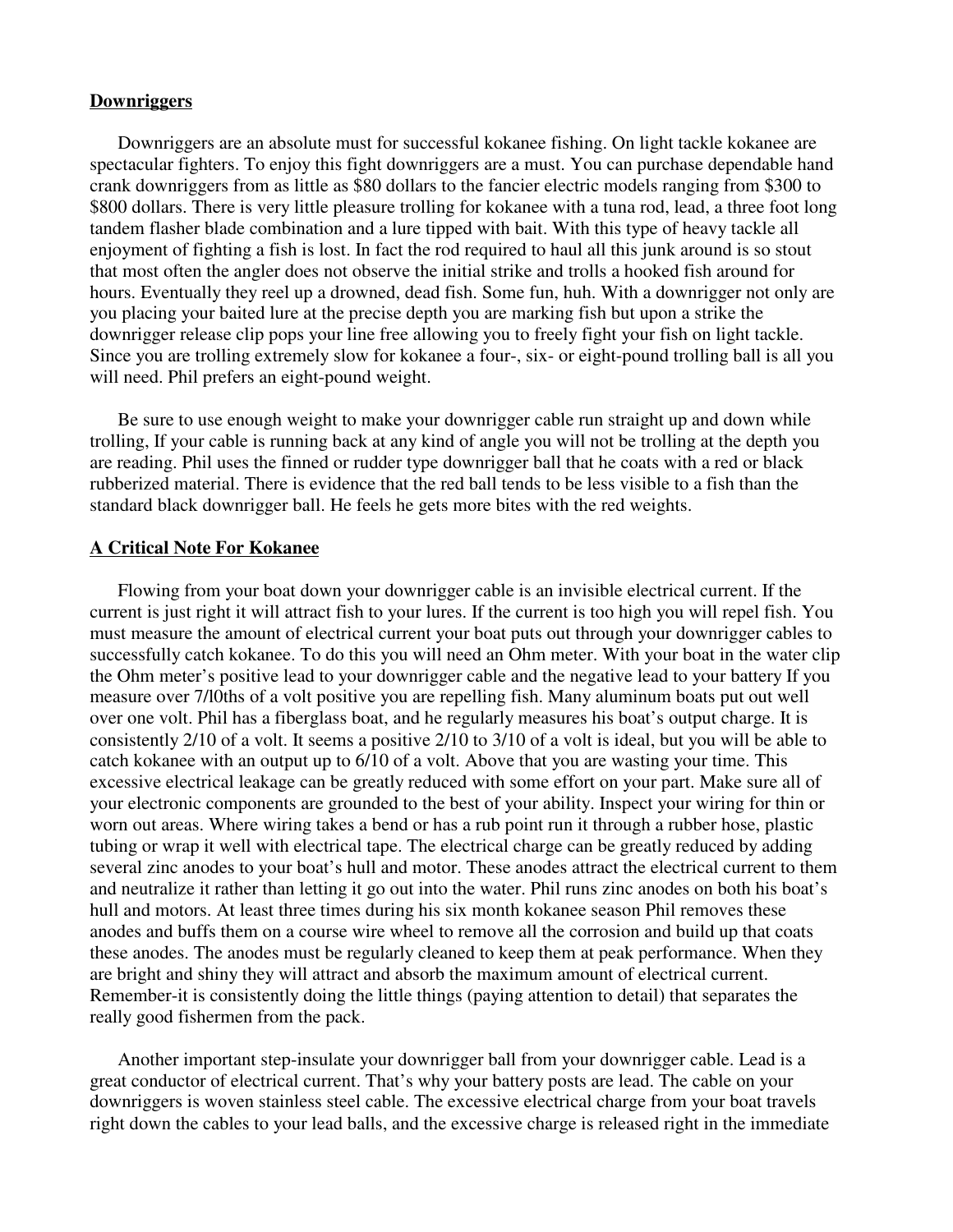area of your lures. To avoid this it helps to use a plastic coated downrigger ball. However the plastic coating on the ball's eyelet soon wears off and electrical contact is made. Plastic clips are available to separate your cable from your downrigger weight. Phil does not like these however and makes his own loops using 90-pound plastic coated sturgeon leader doubled up and run through a piece of heavy wall plastic model airplane fuel line tubing. He attaches this loop to his cable using a traditional metal downrigger clip.

### **The Two Rod Theory-And The Mind Set For Kokanee**

Kokanee are attackers. The larger solitary fish are very territorial. They will attack strange intruders as long as they believe they have the advantage, if kokanee feel they are outnumbered they will stay away from your lures. Phil always uses only two downriggers for kokanee. He produces more kokanee consistently with only two downriggers in use at one time. Another possible theory for the success of the two rod theory is that four to eight lures, dodgers and tandem flashers may serve to attract kokanee but too much might be going on and the kokanee simply get confused and cannot focus on attacking a lure. When these fish attack they exert a tremendous amount of energy, but their burst of pursuit only lasts for a few seconds. The kokanee may simply get confused, tired and quit. You may be getting dozens of "almost" bites each day and never know it. Stick to the two rod theory.

This two rod theory is difficult for many anglers, and especially guides. Imagine having three friends plus yourself out on your boat for a day of kokanee fishing. With California's new two rod license option you could be fishing a maximum of eight rods for four anglers. Imagine the looks on your friend's faces when you inform them you are only going to put out two downriggers with two rods and two lures because you will catch your limits more quickly (20 fish in this case). It's even harder for a guide to try to explain this eccentric two rod behavior. You can see it in your client's faces immediately. "Oh god, how did we ever pick this lazy S.O.B.!"

I guess you' ll just have to be strong, or bring a copy of this article along with you, and highlight this section on the two rod theory. You must develop the belief that these two rods will help you catch more kokanee more quickly than trolling a tackle department.

There are several other really good reasons to use just two downriggers and two rods. Kokanee fight very erratically, swimming from side to side very rapidly. They can quickly foul up every line behind your boat, causing you nightmarish tangles and lost fish. With two rods in the water once a fish is hooked Phil quickly gets the other line and both downriggers up and out of the way. Phil leaves nothing in the water to cost him his hooked fish. Because of their very soft mouths kokanee cannot be horsed. This lack of excessive pressure or control allows kokanee to get fouled easily. Phil clearly states limits are caught one fish at a time. When a kokanee is hooked take your time and concentrate on landing that fish only. Once landed you can quickly get both downriggers and lures back in the water.

Other advantages occur during windy days, and when making tight turns. When fishing six to eight kokanee rods wind can cause lures to constantly tangle. What advantage is pulling eight lures if six of them are tangled. Turns are also a nightmare with more than two rods. With six to eight downriggers and lures you must make large gradually sweeping turns to avoid tangles. Even when making careful turns you will still regularly tangle lures. The best kokanee lures swim side to side, and with two rods on each gunnel and two to four rods across your transom there simply is not enough distance between your lures to consistently avoid tangles. When trolling smaller coves with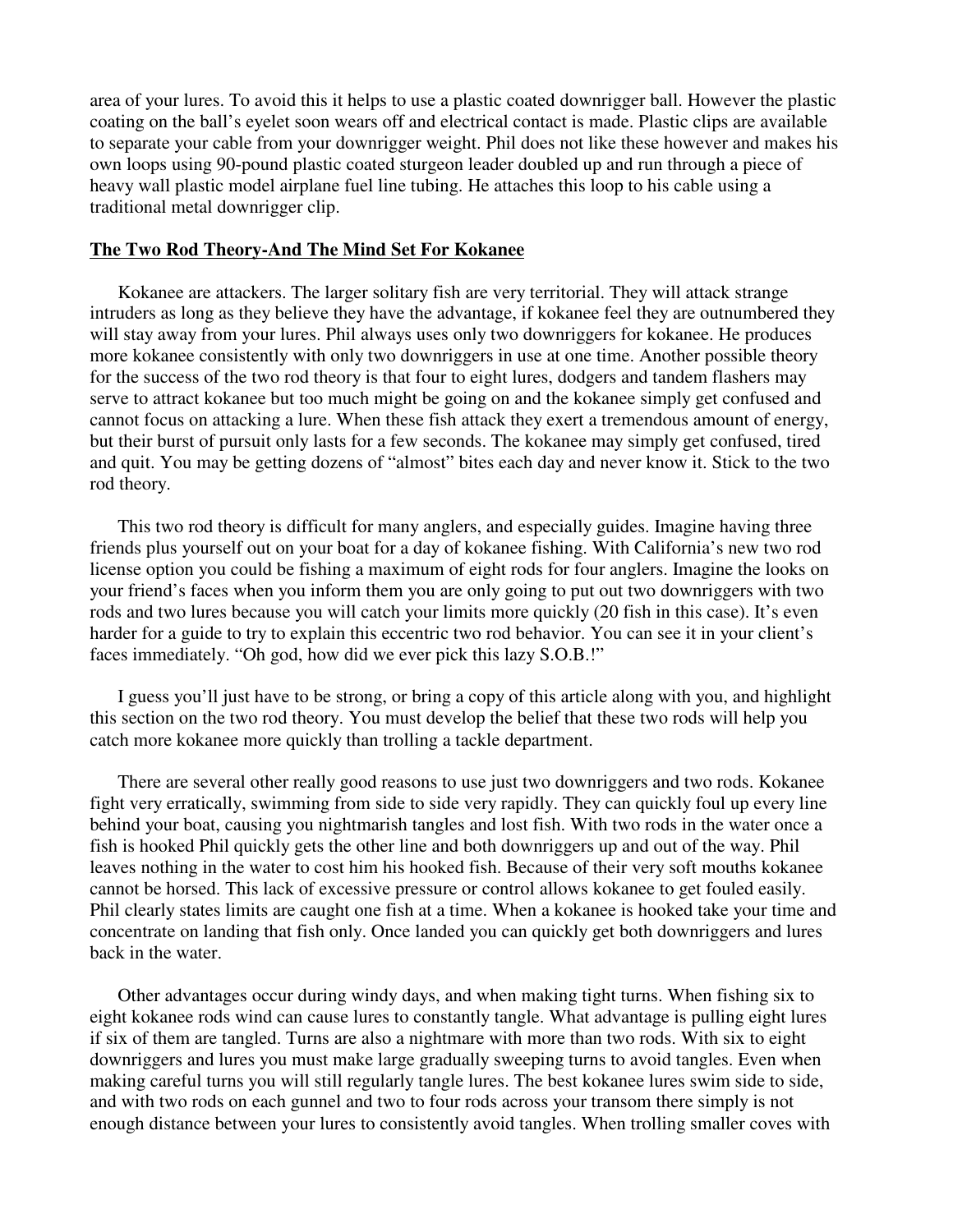good kokanee populations the two rods allow you to make tighter turns which gives you more time to work lures over marked fish.

Kokanee are unlike any other fish. They are primarily plankton feeders, and also feed on tiny mysis shrimp. Since they do not readily feed on minnows, lures or standard bait kokanee must be targeted specifically. Larger kokanee are very territorial. Kokanee are attackers. What triggers this attack seems to be the right style of lure in the right color for the moment. Corn and scent seem to be the final key to triggering an attack.

#### **Lures**

Phil constantly experiments with new kokanee lures, but his two favorites for producing large kokanee are the Tomic Wee-Tad and the small Apex Trout Killer. It seems kokanee's favorite colors are bright red, pink and hot orange when good light is on the water. They seem to have a preference for greens and chartreuse in early morning to midday in many lakes. Phil cautions these color preferences are just a tendency and not a hard and fast rule.

Since Phil fishes over 100 days per season just for kokanee chances are pretty good he's fished there the day before. Many times he' ll start out using the last lure color and scent combination that was working for him the day before. He stays with this combination if it's producing or until he marks three kokanee in a row without getting bit. If this happens he starts changing his lure color, lure style or scent combination. Both the Tomic Wee-Tad and the small Apex come rigged from the factory. Phil never uses the factory rigging. He saves the hooks for other types of trout fishing, but discards the rest of their rigging. It is important to note that both of these styles of lure share two similar characteristics. One is their great lazy side to side swimming action. The other extremely important characteristic is the leaders do not attach to the lures. The line runs through both lures and attaches to the hooks directly. The lure is free sliding on your leader, and only the pressure of the water as you troll holds the lure against your hooks. This is extremely important when you hook a kokanee because the lure will slide up your leader and the kokanee will not be able to use the lure for leverage to tear the hooks out of its soft mouth. Avoid using lures where the leader ties directly to the lure and the hooks are attached directly to the lure's body. Kokanee are tremendous head shakers and love to roll up on your lure and line. A lure that stays in a kokanee's mouth will provide a tremendous amount of leverage in tearing hooks out.

Phil rigs both types of lures with two #2 red Gamakatsu octopus style hooks. He rims either an oval shape white "glow in the dark" bead or two small pink or red beads between the lure's body and the top hook. There is approximately a 1/4 inch distance between the bend of the top hook and the eye of the trailing hook. This free sliding two hook setup is extremely critical in landing big kokanee. Kokanee have very fragile mouths (until fall during pre-spawn when their mouths toughen considerably).

Most anglers will tell you they lose at least 50% of the big kokanee they hook. Phil loses less than 5% with these lures and double hooks. Here's why. As we mentioned the lure slides up the leader and out of the way. Kokanee are tremendous head shakers. A kokanee will usually get at least one of these hooks in his mouth. But while violently shaking his head he will inevitably drive the second hook through the outside of his cheek or mouth. The bony plate on the outside cheek is very tough, but the super sharp Gamakatsu hooks easily drive through it. Hooked in the mouth and through the cheek with the load shared between two hooks these fish rarely come off. Remember to legally keep a fish at least one of these hooks must be inside the mouth. Otherwise the fish must be considered snagged and released unharmed into the water.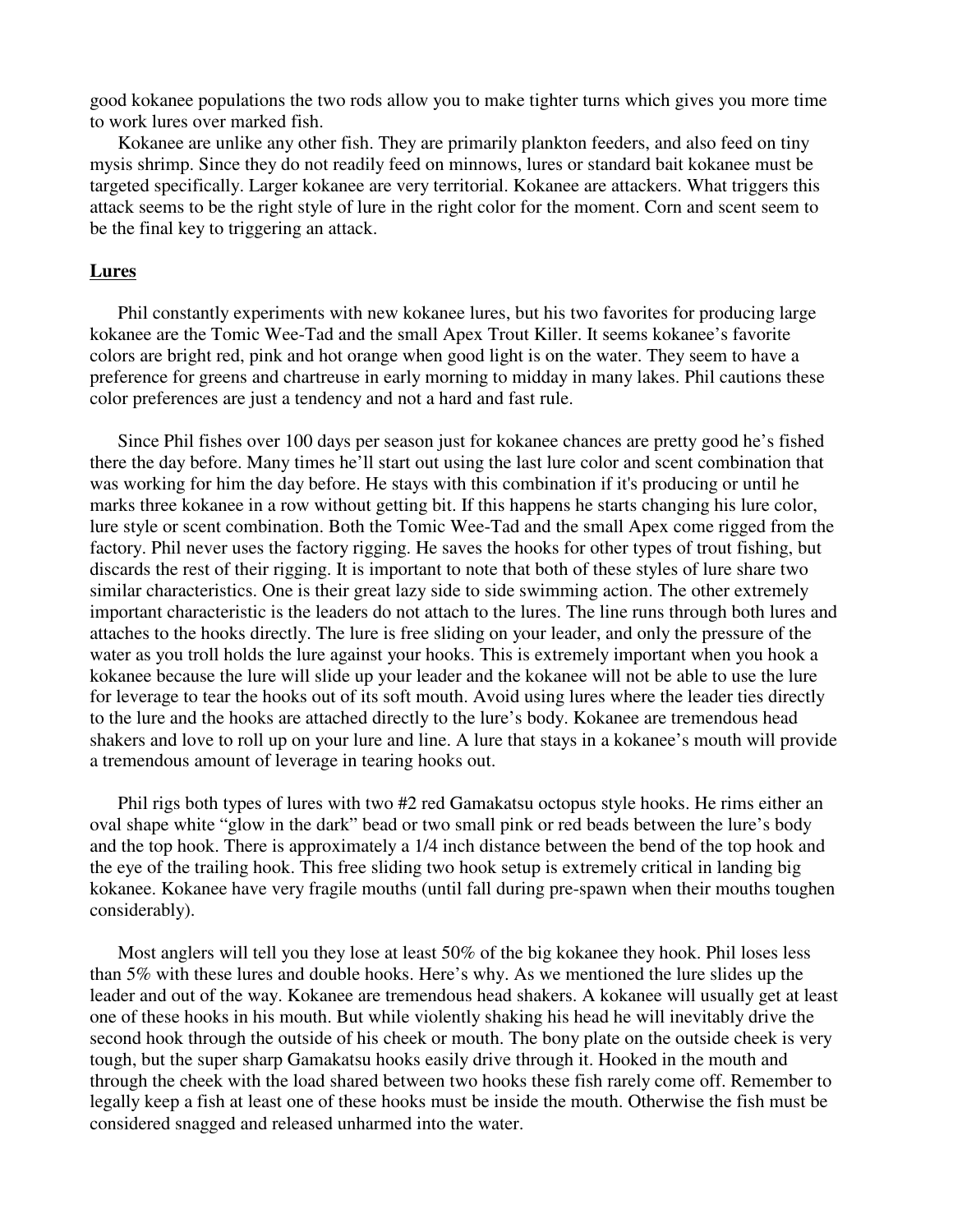It is important to note when rigging the Tomic Wee-Tad there are two line holes on the lure. Always use the front line hole coming through the slanted front of the lure. This gives the perfect kokanee action. The rear hole which comes through the top of the lure gives a very erratic action kokanee do not seem fond of.

When you get kokanee on top of the water prior to netting they usually go crazy. They will start to roll up on your line. When a kokanee is exhausted and lying on top on its side it is perfectly OK to skim him across the surface of the water into your net. Phil cautions however that when a kokanee is on top and going wild to quickly lower your rod tip and get the fish to go under and start swimming again. If you attempt to horse a kokanee when it's on the surface going ballistic you will almost always tear the hooks out, even with the two hook rig.

Some lakes seem very color oriented. Boca is an example. Greens and chartreuse works well from first light until around 11:00 a.m. when the sun is well on the water. At this time the bite slows down and Phil switches to the hot orange, bright reds, bright pink or pearl pink lures. He has also been playing with silver Wee-Tads and Apex lures, and has been customizing them with a very flashy red "laser" tape with good results (more on this in a little bit). Some lakes are not as easy to develop a pattern for like Boca, and more daily experimentation is required. Another reason to change colors when the bite slows down is because these fish have seen this color combination at least 10 times or more and have lost interest in it. All the fish that were going to bite have bitten. A color change can trigger instant action, and usually does.

Another note to mention is that Phil will never leave an area if he is marking kokanee. He really believes he will eventually get them to bite. He keeps changing until he does. First lure color or lure style, then dodger color, then the flavor of his scented corn or his trolling speed. He is persistent and will get these fish to bite-day in and day out. Maintaining a positive attitude and working hard are characteristics shared by many successful anglers.

#### **A Note On Corn**

Many serious kokanee fishermen know that nothing works as well for kokanee as White Shoe Peg Corn. Phil agrees. But while we are about to mention the merits of using this kernel corn to attract fish I must in good conscience mention an important caution in using corn. Improperly used kernel corn is a killer of trout. I don't know why but trout, both hatchery and wild fish love the flavor and scent of corn. When still fished whole corn (even worse when chummed) is an absolute killer of trout. The outer shell of a corn kernel is cellulose fiber, and trout and salmon simply cannot digest cellulose fiber. The strong acid in their stomachs can dissolve a fish hook in a week but can't touch cellulose. On lakes where corn is used for bait and chum large trout are regularly found dead. Autopsies show their digestive tract to be plugged solid with undigested kernel corn. The use of kernel corn we are suggesting in this article should not be confused with the deplorable use of kernel corn for bait or chum. Tipping your lures with two to four kernels of corn while trolling makes the consumption of large quantities of corn an impossibility. Even if a kernel or two comes off during the course of a day it's not enough to cause damage. Also to maintain healthy populations of large kokanee in most lakes they must be caught and kept. Only serious angling pressure can control overpopulation and stunting. You are targeting these kokanee to keep. This is not a catch and release program. Chances are a kokanee's first encounter with a lure tipped with kernel corn will be his last.

# **Shoe Peg Corn**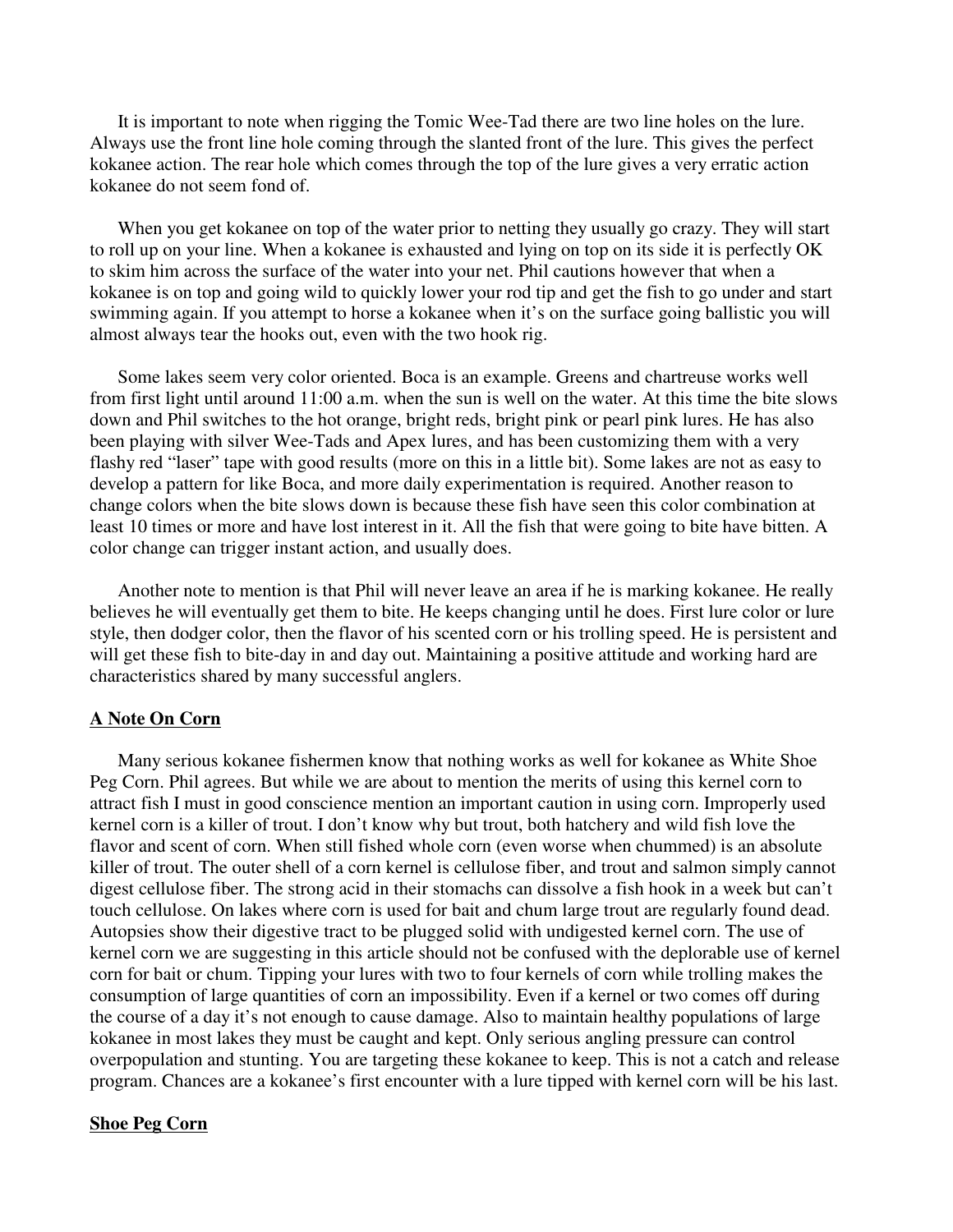This is a specialty strain of gourmet white corn grown in the Midwest in very limited quantities. Shoe Peg Corn is not only white (a definite kokanee preference) but it is a firm, crisp kernel that holds onto a hook well. The kernels are long and slender and very uniform. I suspect this is where it gets its name-the old wooden pegs that were used to hold shoes together. Depending on rain and irrigation the seasonal yield of shoe peg corn can really vary. In some years it's in very short supply. No bait seems to work as well as shoe peg corn, and for this reason the serious kokanee guys stock up on it while it's available. Green Giant packages it in 15-ounce cans, but it is available in other brands too. When you find it purchase a good supply. Once you run out you may not be able to locate any until the following season. Only take out enough corn to last you a few weeks. The rest can be placed in a glass jar in its own juice and frozen until you need more.

# **Scenting Your Shoe Peg Corn**

Phil feels Pro-Cure scents have greatly helped him perfect his kokanee success. Phil uses four scents mixed 50/50 with Anise Plus Bait Oil. The four basic scents he uses are Herring Oil, Shrimp/Prawn Oil, Fresh Water Shrimp Oil and Squid Oil. As I mentioned he blends each scent with our Anise Plus Oil. Kokanee like anise, and in our research we have found anise flavor (licorice) to be very attractive to many fish. It seems to work best, however when blended with other fish scents, and used to compliment baits. I can only relate this preference for anise to how we like salt. We might put a little on our food, but who likes salt enough to eat it straight. A little is all it seems to take to improve flavors. Overkill on Anise is usually not good. Phil completely drains off the corn's liquid and divides his can of corn into four small snap-top plastic containers. He then places approximately 1/2 a teaspoon of Anise Plus Oil into each container. He then puts a half teaspoon of an individual scent oil into each container and mixes the corn around to get it exposed to all the scent. He always cleans off his teaspoon measurement in between scents so he does not contaminate the different scents with another scent. It seems the clearly individual scents make a difference when the kokanee are looking for a change. If you're not careful when scenting your corn all your scents will soon start to smell the same. Keep your scented corn in the refrigerator for up to four weeks. Once the corn starts to get a slimy feel to it it's gone bad, and you will not get bit using it. Discard the corn, carefully wash out the container and start over.

# **Putting The Shoe Peg Corn On Your Lures Hooks**

Remember, paying attention to detail counts. Phil lays each kernel perfectly parallel to each other exactly on the bend of the hook with the round top of the kernel facing forward. (See photograph.) The perfect placement of the kernels takes practice, and it does improve the bite. There are thousands of kernels of corn in a 15-ounce can, so it is a very inexpensive bait to use. Practice rigging your lures at home so you can have it mastered by the time you're on the water. Phil always starts each day with two kernels of the front hook and one kernel on the back hook. If the bite is slow he will try two kernels on both hooks, or one kernel on each hook. It sounds ridiculous but these little things do make a difference-especially on the tough days.

Phil always starts with two different scents in the water. If they are both working he makes no changes. If one starts to consistently out produce the other he' ll switch both lures to the hot scent. He'll stay with this scent until the bite starts to slow down or if he marks three kokanee in a row without getting bit. If this happens he'll change lure colors or change from a Wee-Tads to an Apex. Then he'll change dodger colors (this information will follow shortly.) He'll change the number of kernels on each hook. Phil will eventually hit on the right combo again, and he' ll start catching fish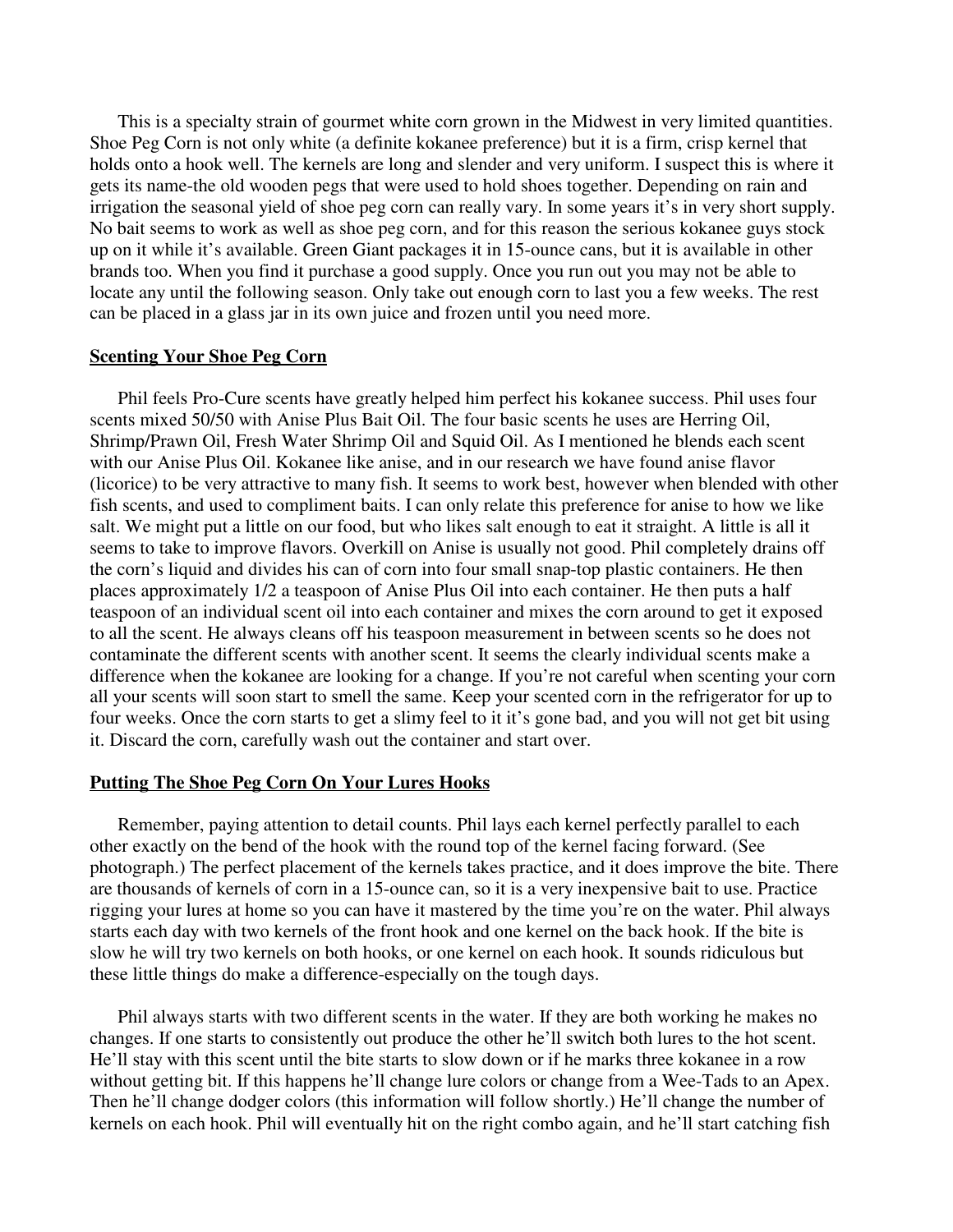like a machine.

### **Time Of Day**

Many experienced kokanee anglers believe the best bite for kokanee is in the morning, and they literally quit biting after 9:00 a.m. Phil believes this is hogwash. He can catch kokanee all day long. He will mark kokanee at 20 to 25 feet first thing in the morning, and if the boating pressure is light the fish will stay within a five to ten foot band of the original depth all day long. Excessive boating pressure puts kokanee down. During tournaments he' ll start out catching kokanee at 20 feet, but by the 2:00 p.m. shut off time the fish will have moved down to over 60 feet to get away from all the commotion.

Phil believes kokanee will bite all day long. However they do have bite periods when they will bite exceptionally well. Phil subscribes to a set a charts similar to the old solunar tables which told what days and what times fishing would be at is best. The charts Phil uses are based on lunar phases and most importantly tides. These charts are called "fishing the average tide" and they are available through Lou Smitzer, 6108 Madra Ave., San Diego, CA 92120. Their phone number is (619) 582- 1594. The cost for the charts is \$10.00 dollars which includes shipping, handling and tax. Phil states that the listed peak times have been very accurate over the years, and he will always try to be on a lake during these peak bite times. The exception to this is the really early morning bites. If there is a bite at 5:30 am. or 6:00 a.m. Phil will pass on it, preferring the extra sleep and relying on his belief that he can catch kokanee all day long. If it's a 7:00 a.m. bite he' ll make an effort to be on the lake, but he likes his sleep.

Another important note. Phil prefers to fish weekdays at Don Pedro rather then weekends. The excessive boat traffic, both from fishing boats and recreational boat traffic create such a din that the kokanee fishing is usually poor during the daylight hours. The jet ski traffic is especially damaging to your catch ratio. If you're like most of us you are pretty much stuck with fishing weekends. Phil recommends being on the water in the dark and ready to fish at first legal light. The kokanee fishing will produce for you, but as boating pressure increases you will note the kokanee will get deeper and deeper.

Phil has a special warning for you about jet skis. It seems most of the jet skiers are party people and don't make early starts. Most don't show up until 10:30 a.m. or 11:00 a.m. Phil will be catching kokanee well when one of these mechanical monsters shows up. The kokanee instantly quit. With his fish finder down to 120 feet he can't even mark a fish. He suspects they cannot stand the high pitch whine of the ski's jet motor, and quickly move to the deeper water of the middle lake and sulk. In any case when the jet ski's are around plan on fishing early and late. Catch some sleep or play with the kids during the mid day hours. Plan on being back on the water around 4:00p.m. (this is usually when the jet skiers run out of gas and energy). The kokanee will quickly move back into their preferred areas with the absence of the jet skies and you can enjoy good kokanee fishing until dark.

Phil starts out each day running his lures without a dodger in front of them simply because its more enjoyable fighting a fish without the dodger on your line. Phil admits the use of a dodger will usually help him catch more fish. Some days the kokanee bite so well it's just not necessary. However, if Phil marks three fish without getting bit on go the dodgers. If he is still not getting bit he'll run several tandems of large flasher blades off each downrigger ball. When rigging with dodgers Phil prefers to use the silver or chrome finish Silver Horde Brand dodgers in size #3 or #4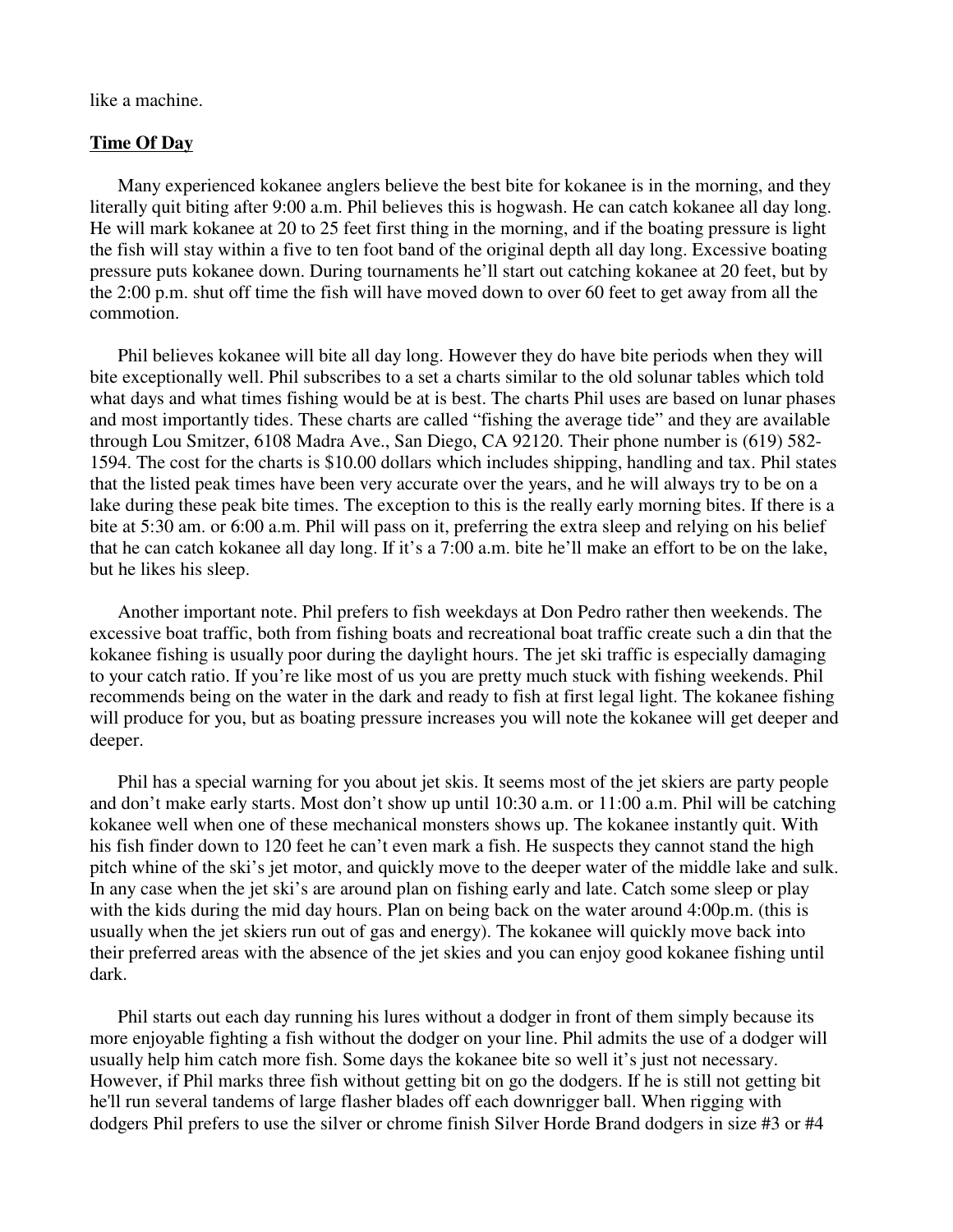in the hammered or dimpled finish. These dodgers are four and five inches respectively. Phil always runs the Wee Tads and Apex lures 30 inches behind his flashers to allow these lure to swim freely. A shorter leader will greatly restrict lure action.

### **Holographic Laser Tape**

This material is an incredible breakthrough in fish catching material. This laser tape is a very thin reflective self stick adhesive backed tape you use to customize your lures or flashers by adding more flash. It's truly unlike any reflective tape material you've ever used before. "Fish Laser" material is actually a holographic fish photograph or scale pattern transferred to this material using real laser technology. When sunlight reflects off this material it literally explodes into a rainbow of colors. It's truly amazing material, and it gives you an incredible advantage when fishing for kokanee. Phil first started using it on his flashers, and it worked so well he's started to put little pieces on his lures with great success. His favorite holographic pattern is the large fish scale in the silver tape, but he also uses it in the green and red version. He has this material on all his dodgers.

If you doubt the flash and light-throwing ability of this material try this test. Rig up a fish laser dodger on one rod and your brightest dodger on another. Send both rods down in 10 foot increments. Long after your old favorite has disappeared into the darkness you'll see the flash coming off the Laser tape. This material sends out light beams in the darkness of deep water like a flashlight beam cuts through the fog at night. The additional flash and light are the first step towards bringing more fish to your lures. Extra flash means extra visibility from a long way off. You are attracting more kokanee to investigate the flash. As they close they see the lures. As they approach the lures they pick up the flavor of the scent-treated corn and they bite. This laser tape has a grain to it. Rather than completely covering a surface with a single piece of laser tape Phil covers one half with the grain running north to south and the other half with the grain running east to west. This way he' ll be assured the dodger or lure's surface will always be reflecting light. If you cannot find this Fish Laser material locally it is made by Real Image, P.O. Box 566, Pacifica, CA 94044 Phone (415) 355-8897.

# **The Complete Rigging**

When not being bit well Phil not only runs dodgers in front of his lures but also two or three sets of flasher tandem blades off of each downrigger ball. Phil never attaches his flasher tandems to his line. There is too much drag on the line and he' d need a very stout rod to fish them. Instead he attaches these tandem flasher assemblies to his downrigger balls. He uses combinations of all silver, and silver and brass. He uses the largest Half Fasts, Les Davis or Luhr Jensen trolling tandems. This sequence of flasher tandems may be eight to ten feet long. Two feet above his downrigger ball he attaches a stainless steel commercial gurdy clip to his downrigger cable with a light line downrigger release set on light tension for kokanee. Right above where this gurdy clip attaches Phil runs an inline "S" clip directly on his downrigger cable. He slowly lowers the flasher tandem down into the water and then lets out his corn scented lure two to five feet behind his flasher tandem. When fishing this way it is very important to lower your downrigger ball very slowly into the water. If you lower it too fast all the drag from the flasher tandem will cause it to rise upwards and grab your lure line. This will instantly cause the tangle from hell. Remember your lure line is running only two feet above your flasher tandem. Phil uses Cannon electric downriggers and always lowers them on the " down slow" setting. He brings them up on the " medium" retrieve setting to also avoid tangles.

# **Trolling Patterns And Techniques**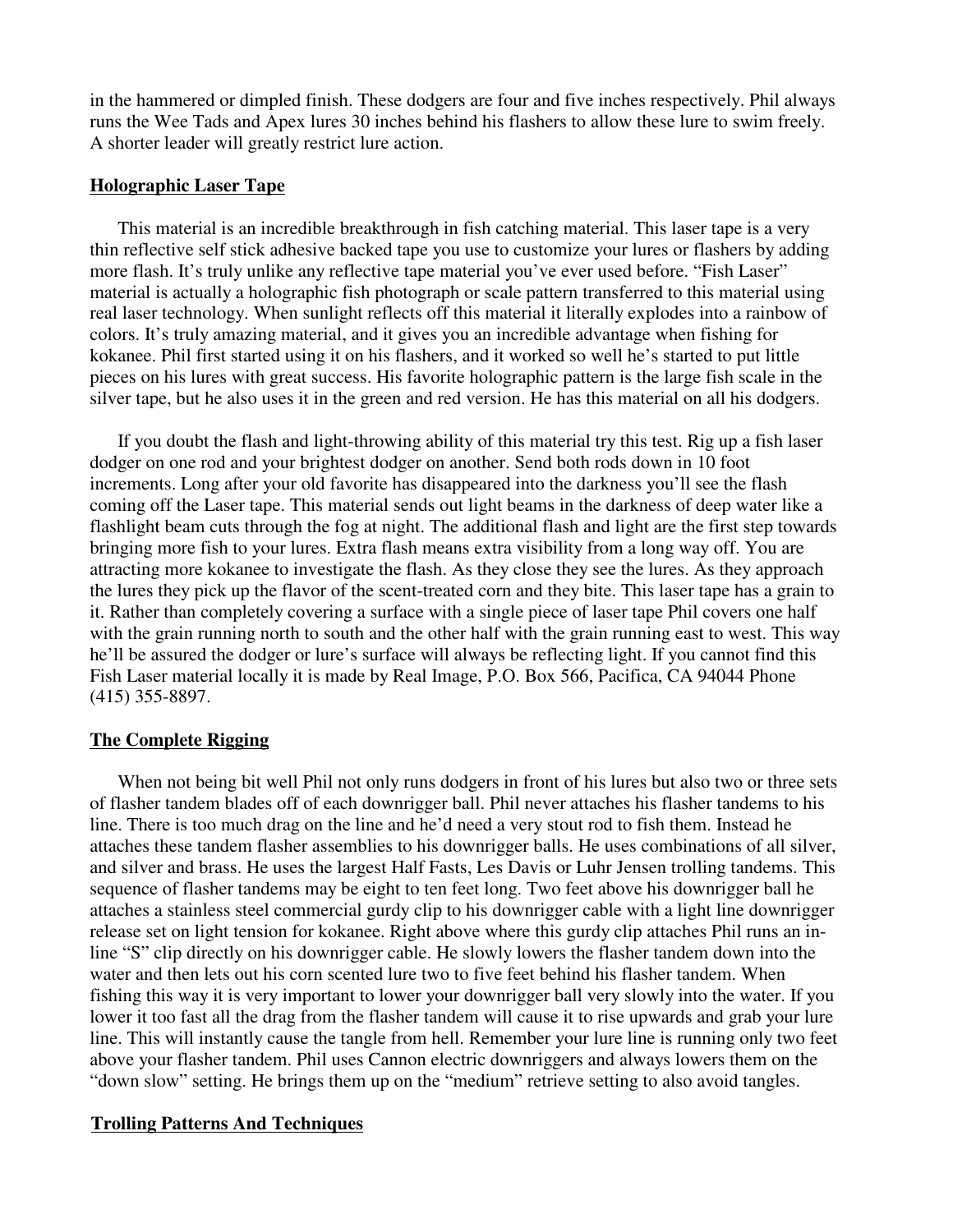When trolling an established kokanee area it is important to be marking fish on your fish finder. However you may be catching fish without marking any. This is because fish are being attracted towards your lures and attack your bait without ever passing through the cone your fish finder is reading. If Phil is not marking fish but getting bit he will always stay in that general area. If he is not marking fish and not getting bit he will move. When establishing a troll pattern in a cove or off a particular stretch of shoreline Phil makes mental notes of distances and landmarks. If he is consistently getting bit on each pass he will try and duplicate the path he follows on each pass. (Remember if there is wind or current to accurately monitor your Accutrol speed indicator.

The precise troll speed in both directions can be critical to getting bit. If Phil is not getting bit often enough he will vary the distance off the shore, or the angle he trolls through a cove. Phil keeps very accurate notes and records of all his catches.

One of the amazing facts he has documented is that his strikes have more than doubled when trolling perpendicular to the sun rather then parallel to its course. When trolling perpendicular to the sun the dodgers and flashers are reflecting much more light and therefore much more flash. Flash definitely attracts kokanee. When possible Phil tries to always troll perpendicular to the sun. This assures him the maximum amount of reflection coming off his dodgers, lures and flashers. From 11:00 a.m. to 1:00 p.m. when the sun is at the peak of its arc trolling direction makes little difference. But in the morning and afternoon trolling perpendicular to the sun's path will definitely produce more strikes.

When kokanee find an area that has plenty of plankton or micro shrimp to feed on, plus ideal water temperature they tend to consistently be found in the same area for weeks. If those conditions change they will abruptly move. Last season in Don Pedro Phil was fishing the southeast corner of Middle Bay regularly. It was full of kokanee. Phil pounded, them for five weeks straight. All of the sudden they were gone. In one day there were no bites and no fish. I guess if you were a research biologist you'd want to know why the sudden change. If you just like catching kokanee you don't care why they moved. You just set out to find where they moved to.

This is exactly what Phil did last season. He started running large sweeping patterns, slowly covering new coves and new areas. He worked the shallows and the deeper middle lake in search of these fish. Phil finally discovered the mother load. The fish had moved across Middle Bay to the Northwest corner. Once he found them it was business as usual. Limits every day. During his search Phil did not target plankton or water temperature. He just looks for kokanee until he finds them. He tackles new lakes the same way. If he cannot get reliable information from the local tackle shop or local anglers he just starts running large sweeping patterns until he finds the fish. He also looks for concentrations of boats fishing kokanee.

Phil feels that constant experimentation is critical to continued success. The best methods can always be improved. Always do something other anglers have not done yet. Give kokanee something they have not seen yet. Last year Phil played around with putting a bead and swivel immediately under his Wee-Tad. Twelve inches behind his lure he ran his two hooks, but in front of them he ran a series of brightly colored, hand-cut faceted Austrian glass beads. This inch long chain of beads literally shoots out bursts of light. Tipped with scented corn and jigged by the action of the Wee-Tad plug this combination simply drove kokanee wild.

Phil is also testing a new lure put out by Vance's Tackle (916) 725-2383 of Citrus Heights,